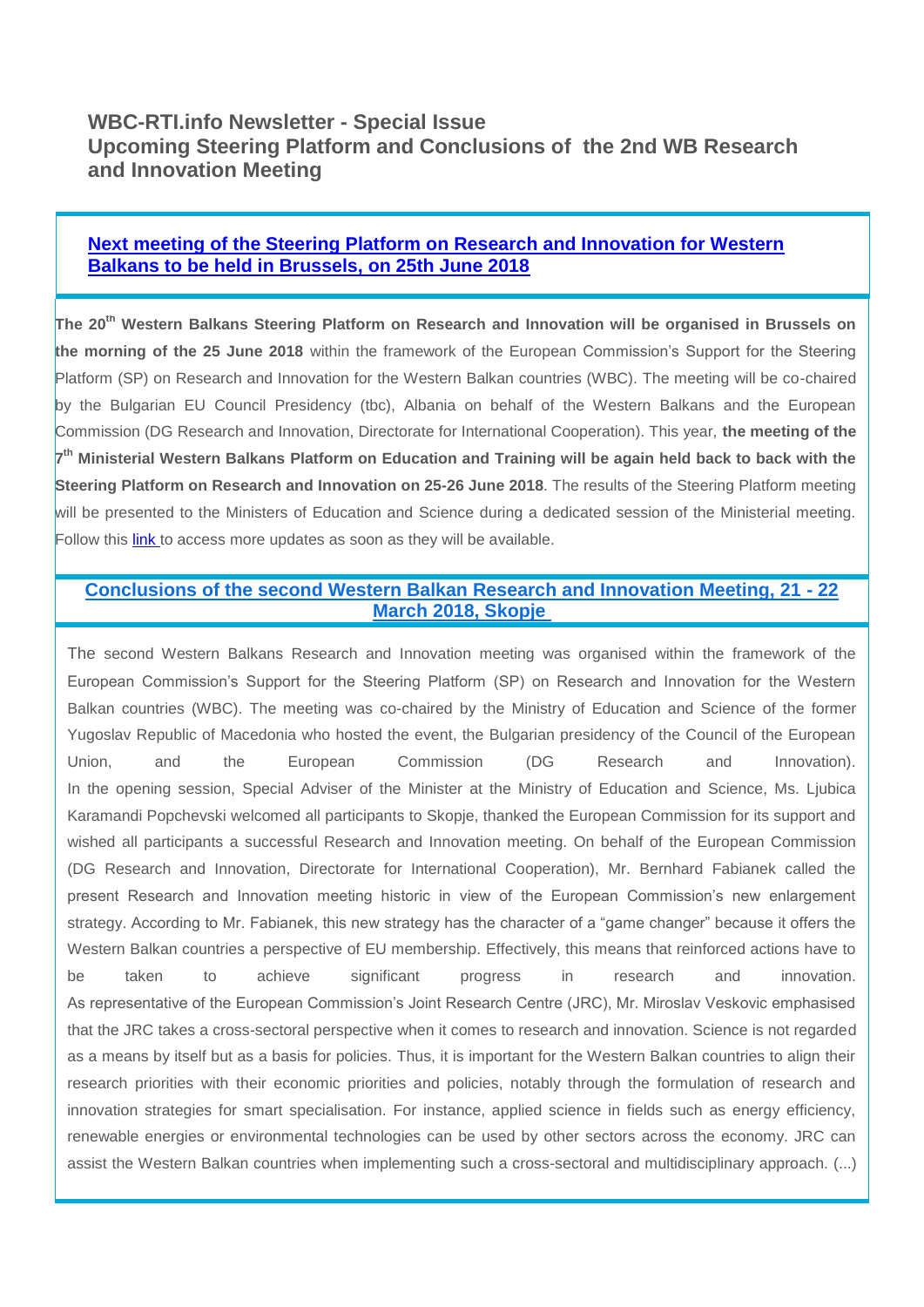## Find the full text [here.](https://wbc-rti.info/object/news/17083)

## **NEWS AND OTHER BACKGROUND INFORMATION SELECTED FROM ARCHIVE**

## Posted on April 18, 2018

## **[EC ADOPTED ITS ANNUAL ENLARGEMENT PACKAGE: THE REPORTS ON THE WESTERN BALKANS ARE NOW](https://wbc-rti.info/object/news/17066)  [PUBLISHED](https://wbc-rti.info/object/news/17066)**

The Enlargement Package includes countries' individual reports and are aimed at assessing the implementation of the European Union's enlargement policy which is based on established criteria and fair ...

### Posted on March 28, 2018

## **[\[EVENT REVIEW\] 2ND RESEARCH AND INNOVATION MEETING, SKOPJE 21-22 MARCH 2018](https://wbc-rti.info/object/news/17041)**

The second Western Balkans Research and Innovation meeting took place in Skopje on March 21-22, 2018 within the framework of the European Commission's Support for the Steering Platform (SP) on Research...

## Posted on March 28, 2018

## **[MAIN RESULTS FROM THE EUROPEAN COUNCIL ON 22 MARCH 2018 -](https://wbc-rti.info/object/news/17040) CONCLUSIONS ON THE WESTERN [BALKANS](https://wbc-rti.info/object/news/17040)**

The spring European Council focused on economic affairs, in particular on trade. Heads of state or government also looked at a number of other pressing issues, including the Salisbury attack, Turkey, ...

Posted on December 13, 2017

## **[FINAL JOINT REPORT PUBLISHED: WESTERN BALKANS PLATFORMS ON EDUCATION & TRAINING AND](https://wbc-rti.info/object/news/16683)  [RESEARCH & INNOVATION, BELGRADE SEPT. 2017](https://wbc-rti.info/object/news/16683)**

This year it was decided to hold the meetings of the two Platforms together on 28-29 September 2017 in Belgrade. The Ministers met in the mornings of 28 and 29 September to celebrate the 30th anniversary...

#### Posted on November 2, 2017 **[CONCLUSIONS PUBLISHED: STEERING PLATFORM ON RESEARCH AND INNOVATION, BELGRADE 27-28](https://wbc-rti.info/object/news/16578)**

#### **[SEPTEMBER 2017](https://wbc-rti.info/object/news/16578)**

The 19th Western Balkans Steering Platform on Research and Innovation\* took place in Belgrade on September 27, 2017 within the framework of the European Commission's Support for the Steering Platform (...

 Posted on October 12, 2017 **[\[EVENT REVIEW\] THE 6TH MEETING OF THE WESTERN BALKANS PLATFORM ON EDUCATION AND TRAINING](https://wbc-rti.info/object/news/16546)**  The 2017 Ministerial meeting gathered over 100 participants from the Western Balkans, including the Ministers responsible for Education and Science, EU Delegations, National Erasmus+ Offices, universities...

## Posted on June 13, 2017

## **[\[EVENT REVIEW\] WESTERN BALKANS RESEARCH AND INNOVATION MEETING, JUNE 2017, PODGORICA](https://wbc-rti.info/object/news/16211)** The Western Balkans Research and Innovation meeting was successfully held in Podgorica on June 12-13, 2017. The meeting was co-chaired by the European Commission and the Ministry of Science, Montenegro...

## Posted on August 11, 2016

## **[CONCLUSIONS OF THE 18TH STEERING PLATFORM ON RESEARCH FOR WB PUBLISHED, SARAJEVO 2016](https://wbc-rti.info/object/news/15251)** The Steering Platform on Research for the Western Balkans met on 7 June 2016 in Sarajevo. The meeting was co-chaired by the Regional Cooperation Council (RCC) who hosted and supported the event and the...

## **DOCUMENTS**

## **[KEY FINDINGS OF THE 2018 REPORT ON KOSOVO\\* \(ENLARGEMENT PACKAGE\)](https://wbc-rti.info/object/document/17072)**

There is some level of preparation in the area of public administration reform. Some progress has been made especially with the review of agencies and (semi)independent bodies. Kosovo\* continued its efforts...

 **[KEY FINDINGS OF THE 2018 REPORT ON BOSNIA AND HERZEGOVINA \(ENLARGEMENT PACKAGE\)](https://wbc-rti.info/object/document/17071)** Bosnia and Herzegovina is at an early stage with the reform of its public administration and no progress has been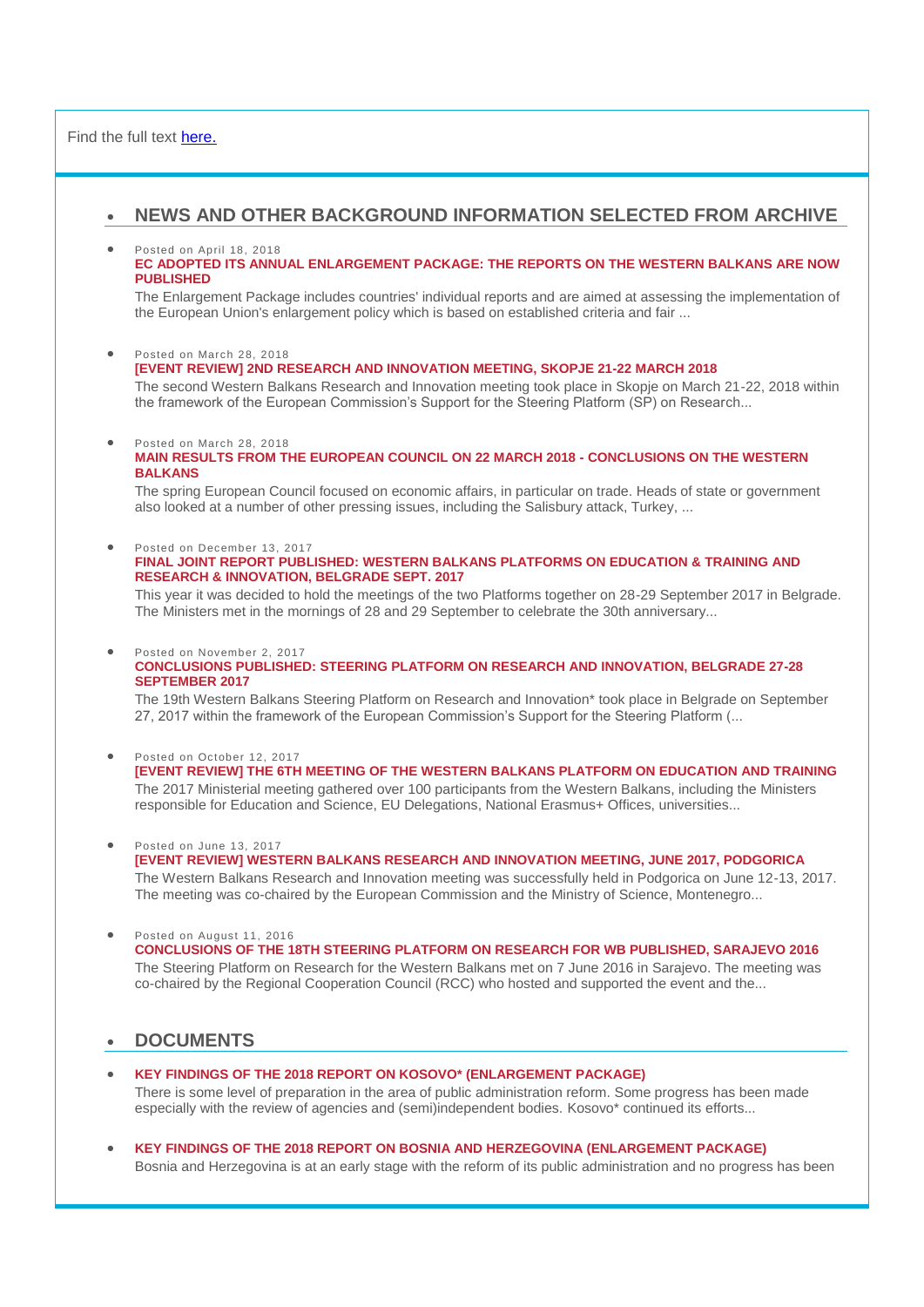achieved in the past year. A country wide public administration reform strategy is being...

**[KEY FINDINGS OF THE 2018 REPORT ON ALBANIA \(ENLARGEMENT PACKAGE\)](https://wbc-rti.info/object/document/17070)**

Albania has continued to participate actively in regional cooperation and maintain good neighbourly relations. Important steps have been taken to address bilateral issues with Greece. Albania has made...

 **[KEY FINDINGS OF THE 2018 REPORT ON THE FORMER YUGOSLAV REPUBLIC OF MACEDONIA](https://wbc-rti.info/object/document/17069)  [\(ENLARGEMENT PACKAGE\)](https://wbc-rti.info/object/document/17069)**

The country has finally overcome its most severe political crisis since 2001 and is moderately prepared with the reform of its public administration. Good progress has been made with the adoption of the...

**[KEY FINDINGS OF THE 2018 REPORT ON SERBIA \(ENLARGEMENT PACKAGE\)](https://wbc-rti.info/object/document/17068)**

Serbia overall remained constructively committed to bilateral relations with other enlargement countries and neighbouring EU Member States and an active participant in regional cooperation.Serbia is moderately...

 **[KEY FINDINGS OF THE 2018 REPORT ON MONTENEGRO \(ENLARGEMENT PACKAGE\)](https://wbc-rti.info/object/document/17067)** In Montenegro the economy has been growing uninterruptedly since 2013 amidst low or moderate inflation. The Country made some progress and is moderately prepared in terms of capacity to cope with competitive...

### **[THE BERLIN PROCESS 2014-2018](https://wbc-rti.info/object/document/17032)**

This is the third report produced by Cooperation and Development Institute in the framework of its "Berlin Process Series". Started in 2014 in Berlin, the Berlin process has provided a unique contribution...

 **[FINAL REPORT PUBLISHED: WESTERN BALKANS PLATFORMS ON EDUCATION & TRAINING AND RESEARCH](https://wbc-rti.info/object/document/16682)  [& INNOVATION, BELGRADE SEPT. 2017](https://wbc-rti.info/object/document/16682)**

This year it was decided to hold the meetings of the two Platforms together on 28-29 September 2017 in Belgrade. The Ministers met in the mornings of 28 and 29 September to celebrate the 30th anniversary...

**[FIND MORE RELATED ARTICLES](https://wbc-rti.info/theme/16)**

## **SAVE THE DATE FOR FOLLOWING EVENTS ORGANISED UNDER THE UPCOMING AUSTRIAN EU COUNCIL PRESIDENCY**

 November 5-6, 2018 | Vienna, Austria **[AUSTRIAN EU COUNCIL PRESIDENCY CONFERENCE ON IMPACT OF R&I POLICY AT THE CROSSROADS OF](https://wbc-rti.info/object/event/16839)  [POLICY DESIGN, IMPLEMENTATION AND EVALUATION](https://wbc-rti.info/object/event/16839)** Research, Technology and Innovation policy is more than ever charged with demonstrating societal impact. This raises new issues at all levels of policy design, implementation and evaluation. **This conference is therefore devoted to the challenge of generating and understanding societal impact through RTI policy.** It discusses new policy rationales and new demands for RTI policy in service of society, reflects challenges in RTI policy-making triggered by these rationales and demands, and scrutinises what is expected and delivered from different policy

intelligence approaches, in particular impact assessment and evaluation.

Deadline: May 15, 2018 **[CALL FOR PAPERS FOR THE CONFERENCE: IMPACT OF RESEARCH AND INNOVATION POLICY AT THE](https://wbc-rti.info/object/call/17077)  [CROSSROADS OF POLICY DESIGN, IMPLEMENTATION AND EVALUATION](https://wbc-rti.info/object/call/17077)** This call comes from the largest conference in Europe dedicated to R&I policy evaluation that in 2018 is organised in Vienna on 5-6 November under the Austrian Presidency of the Council of the European...

 November 28-29, 2018 | Vienna, Austria **[AUSTRIAN EU COUNCIL PRESIDENCY CONFERENCE ON IMPACT OF SOCIAL SCIENCES AND HUMANITIES FOR A](https://wbc-rti.info/object/event/17079)  EUROPEAN RESEARCH AGENDA – [VALUATION OF SSH IN MISSION-ORIENTED RESEARCH](https://wbc-rti.info/object/event/17079)** This conference will bring the valuation (i.e. the provision of added value through SSH and arts-based research) and **impact contributions of social sciences and humanities (SSH) research to transformative, mission-oriented**